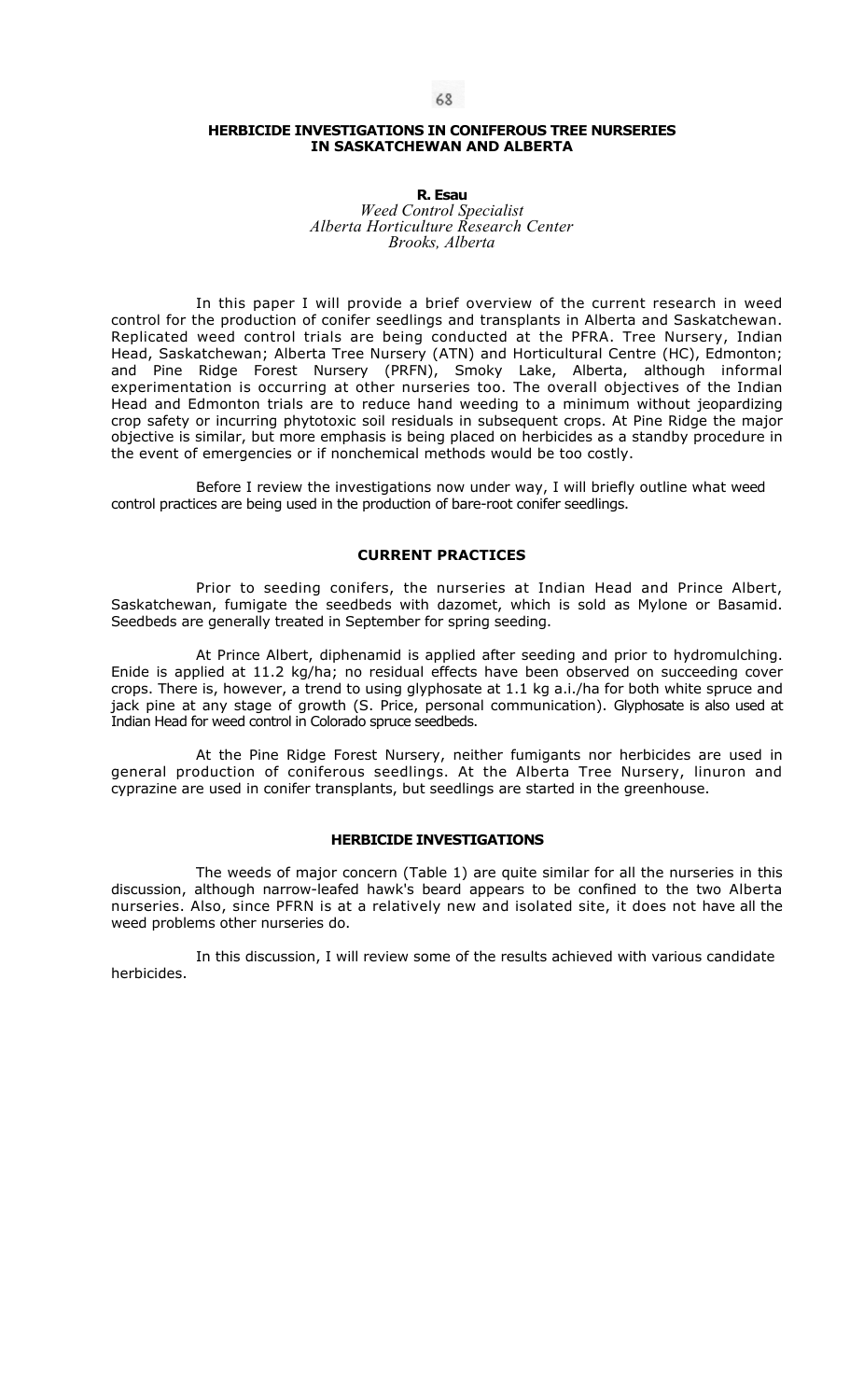Table 1. Major weed species of Alberta and Saskatchewan tree nurseries

| Common name                | Scientific name        |  |
|----------------------------|------------------------|--|
| Common groundsel           | Senecio vulgaris       |  |
| Purslane                   | Portulaca oleracea     |  |
| Stinkweed                  | Thalspi arvense        |  |
| Flixweed                   | Descurainia sophia     |  |
| Lamb's-quarters            | Chenopodium album      |  |
| Redroot pigweed            | Amaranthus retroflexus |  |
| Narrow leafed hawk's-beard | Crepis tectorum        |  |
| Russian pigweed            | Axyris amaranthoides   |  |
| Scentless chamomile        | Matricaria maritima    |  |
| Dandelion                  | Taraxacum officinale   |  |
| Perennial sow thistle      | Sonchus arvensis       |  |
| Canada thistle             | Cirsium arvense        |  |

## **GLYPHOSATE-ROUNDUP**

Until about 5 years ago, the only overall postemergent treatment available for conifer production was Varsol or herbicidal oil. As a result, if the soil fumigant or preemergence herbicide was not effective, there was basically no alternative but to resort to expensive hand-weeding.

Glyphosate has changed this picture, although it is not registered for use as an overall spray in conifers. Glyphosate has been widely tested on Colorado spruce, as outlined in Table 2. This species as 2-0, 2-1, 2-2, and 2-3 stock has been subjected to overall glyphosate treatments from 1.0 to 2.8 kg/ha as single and repeated treatments during May, when in full flush, to August (Carter 1978; Carter et al. 1978; Howe and Morgan 1977). In four reports, glyphosate from 1.0 to 1.7 kg/ha applied at any time during the growing season, repeated up to three times per year, did not cause any crop injury. Glyphosate at 2.2 kg/ha, however, did cause severe injury to 2-0 seedlings and at 2.8 kg/ha caused some injury to transplanted Colorado spruce in 1 year.

White spruce transplants were tolerant to glyphosate at 1.5 to 1.7 kg/ha when treated in August, but treatment in May or June occasionally caused damage (Table 3). New sowings showed poor tolerance in one trial at Pine Ridge Forest Nursery, but 2-0 were tolerant to single applications. When the rate of glyphosate was increased to 2.2 or 2.8 kg/ha, white spruce tolerance was reduced in 2-2 stock and particularly so in 2-0 stock.

Scots pine was considerably more sensitive to glyphosate than Colorado spruce and white spruce when treated in May (Table 4). Since only a few reports are available for applications in July and August, further testing of low rates at these later stages appears worthwhile.

From other studies, pine appears to be more tolerant to glyphosate when treated at the mature growth stage. This is supported in basic research work by Lund-

69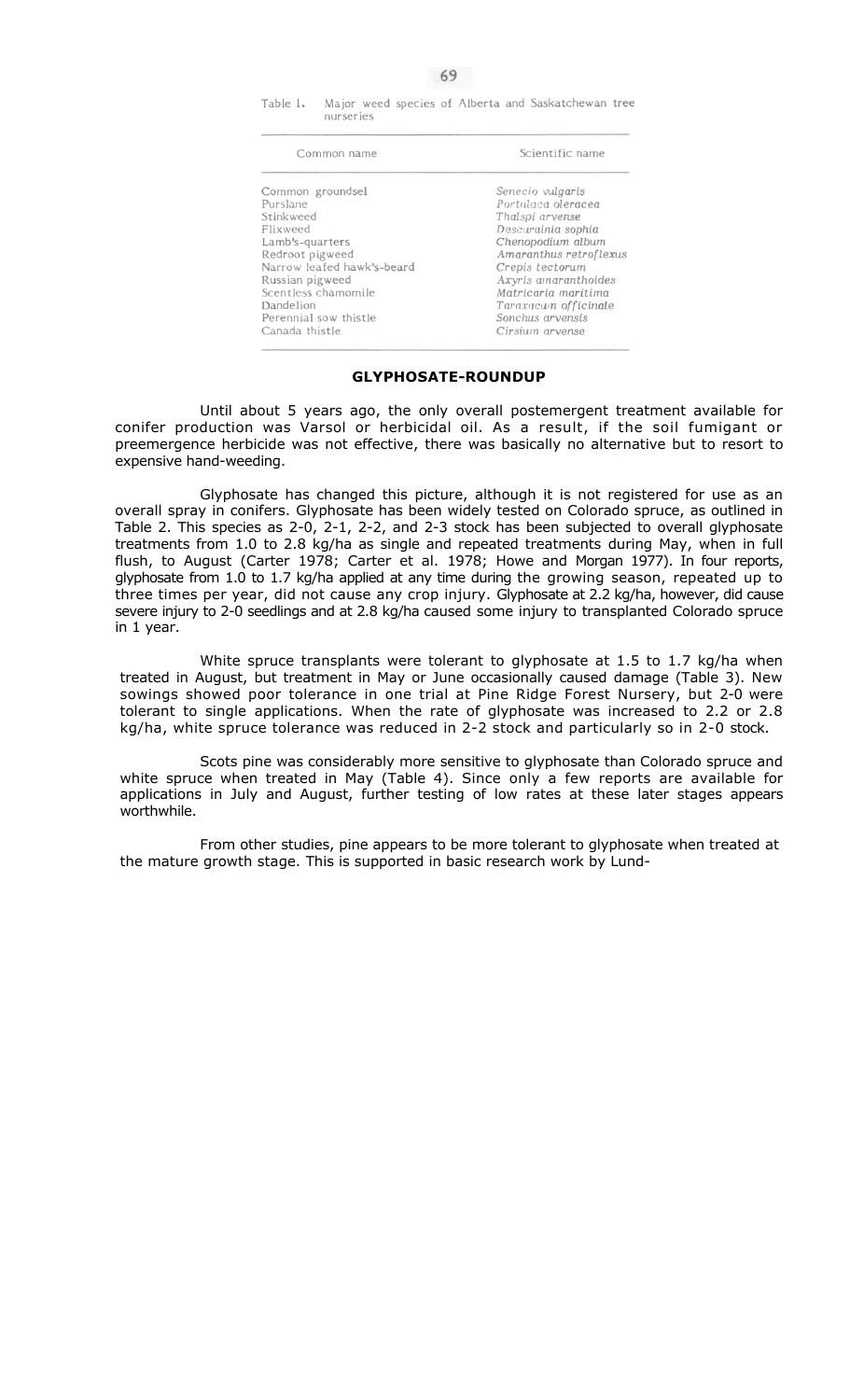Table 2. Effects of glyphosate applied on Colorado spruce seedlings and transplants at various growth stages

|                                   | Age of<br>Colorado<br>spruce | Time of<br>application                                   | Effect on<br>Colorado spruce                      |  |
|-----------------------------------|------------------------------|----------------------------------------------------------|---------------------------------------------------|--|
| A. Glyphosate at 1.0 to 1.7 kg/ha |                              |                                                          |                                                   |  |
| PFRA-77                           | $2 - 2$                      | May, June, July<br>single, double,<br>triple $(s, d, t)$ | Neither survival nor<br>growth affected           |  |
| PFRA-78                           | $2 - 2$<br>$2 - 3$           | May, June, July<br>s, d, t                               | No injury                                         |  |
| PFRA-79<br>Prod. scale            | $2 - 1$                      | June, July, August                                       | No injury                                         |  |
| PFRA-79<br>Prod. scale            | $2 - 2$                      | July, August                                             | No injury                                         |  |
| $ATN$ and $HC1$                   | $2 - 1$                      | August                                                   | No injury                                         |  |
| PFRA-78                           | $2 - 0$                      | May, June, July<br>s, d, t                               | No injury                                         |  |
| PFRA-79<br>Prod. Scale            | $2 - 0$                      | May, June, August<br>August                              | No injury                                         |  |
| B. Glyphosate at 2.2 to 2.8 kg/ha |                              |                                                          |                                                   |  |
| PFRA-77                           | $2 - 2$                      | May, June, July<br>s, d, t                               | No injury                                         |  |
| PFRA-78                           | $2 - 2$                      | May, June, July<br>s, d, t                               | Slight tip burn,<br>growth not affected           |  |
| PFRA-78                           | $2 - 0$                      | May, June, July<br>s, d, t                               | Severe injury,<br>significant growth<br>reduction |  |

<sup>1</sup> From Grainger (1980).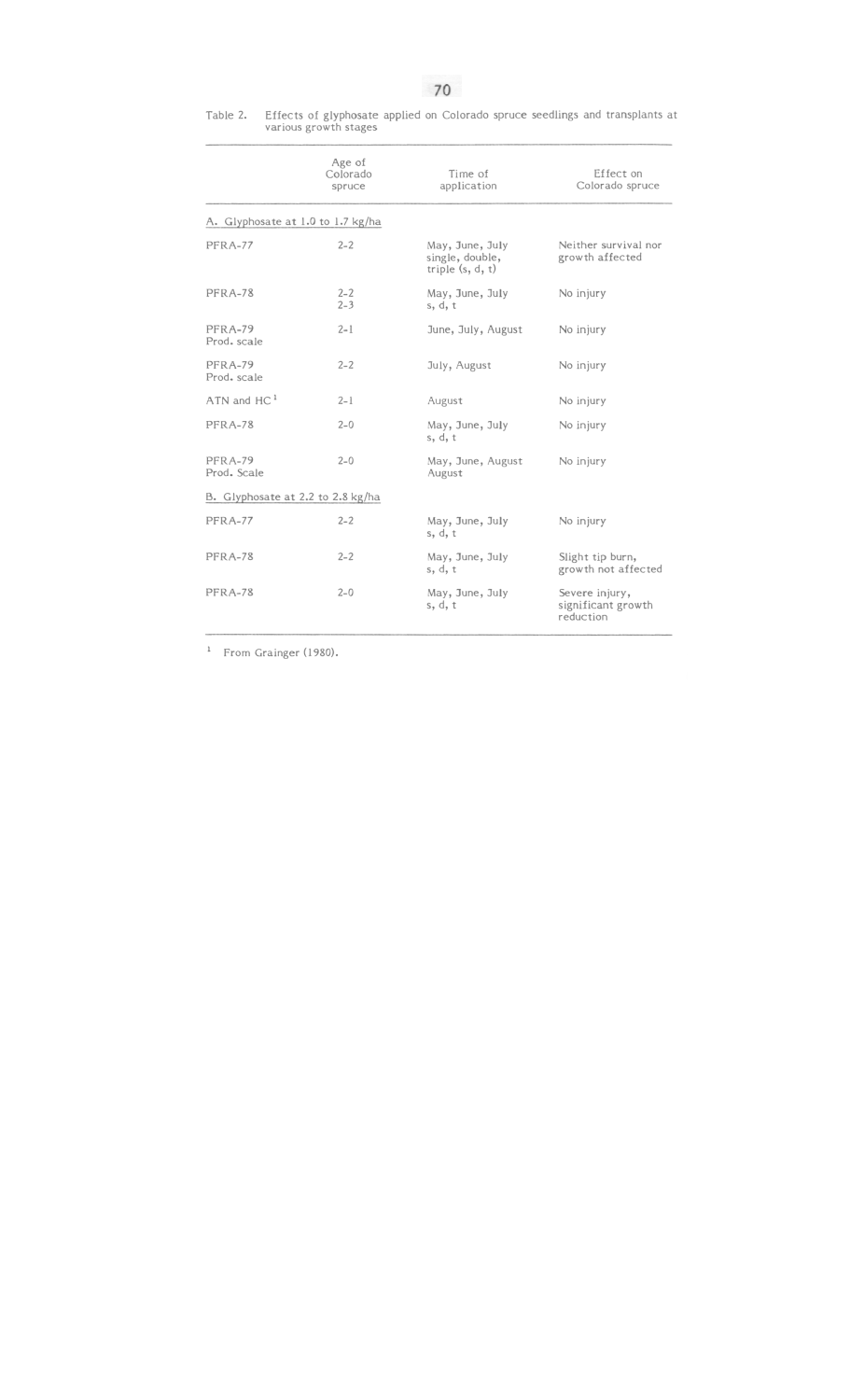# Table 3. Effects of glyphosate applied on white spruce seedlings and transplants at various growth stages

|                                   | Age of<br>white<br>spruce | Time of<br>application                                    | Effect on<br>white spruce                                                                     |  |  |
|-----------------------------------|---------------------------|-----------------------------------------------------------|-----------------------------------------------------------------------------------------------|--|--|
| A. Glyphosate at 1.0 to 1.7 kg/ha |                           |                                                           |                                                                                               |  |  |
| PFRA-77                           | $2 - 2$                   | May, June, July                                           | June application<br>caused reduced growth                                                     |  |  |
| PFRA-78                           | $2 - 2$                   | May, June, July                                           | May application--<br>slight tip burn,<br>growth not affected                                  |  |  |
| $ATN$ and $HC1$                   | $2 - 2$                   | August                                                    | No injury                                                                                     |  |  |
| PFRN-80                           | $1 - 0$                   | July                                                      | Poor tolerance                                                                                |  |  |
| PFRN-80                           | $2 - 0$                   | July                                                      | Good tolerance                                                                                |  |  |
| PFRA-78                           | $2 - 0$                   | May, June, July                                           | Good tolerance to<br>single application,<br>double and triple<br>application caused<br>injury |  |  |
| B. Glyphoste at 2.2 to 2.8 kg/ha  |                           |                                                           |                                                                                               |  |  |
| PFRA-77                           | $2 - 2$                   | May, June, July<br>single, double,<br>triple, $(s, d, t)$ | Poor tolerance,<br>reduced growth                                                             |  |  |
| PFRA-78                           | $2 - 2$                   | May, June, July<br>s, d, t                                | May and June--tip<br>burn, growth not<br>affected                                             |  |  |
| PFRA-78                           | $2 - 0$                   | May, June, July                                           | May--marginal toler-<br>ance, severe injury<br>from double and triple<br>applications         |  |  |

<sup>1</sup> From Grainger (1980).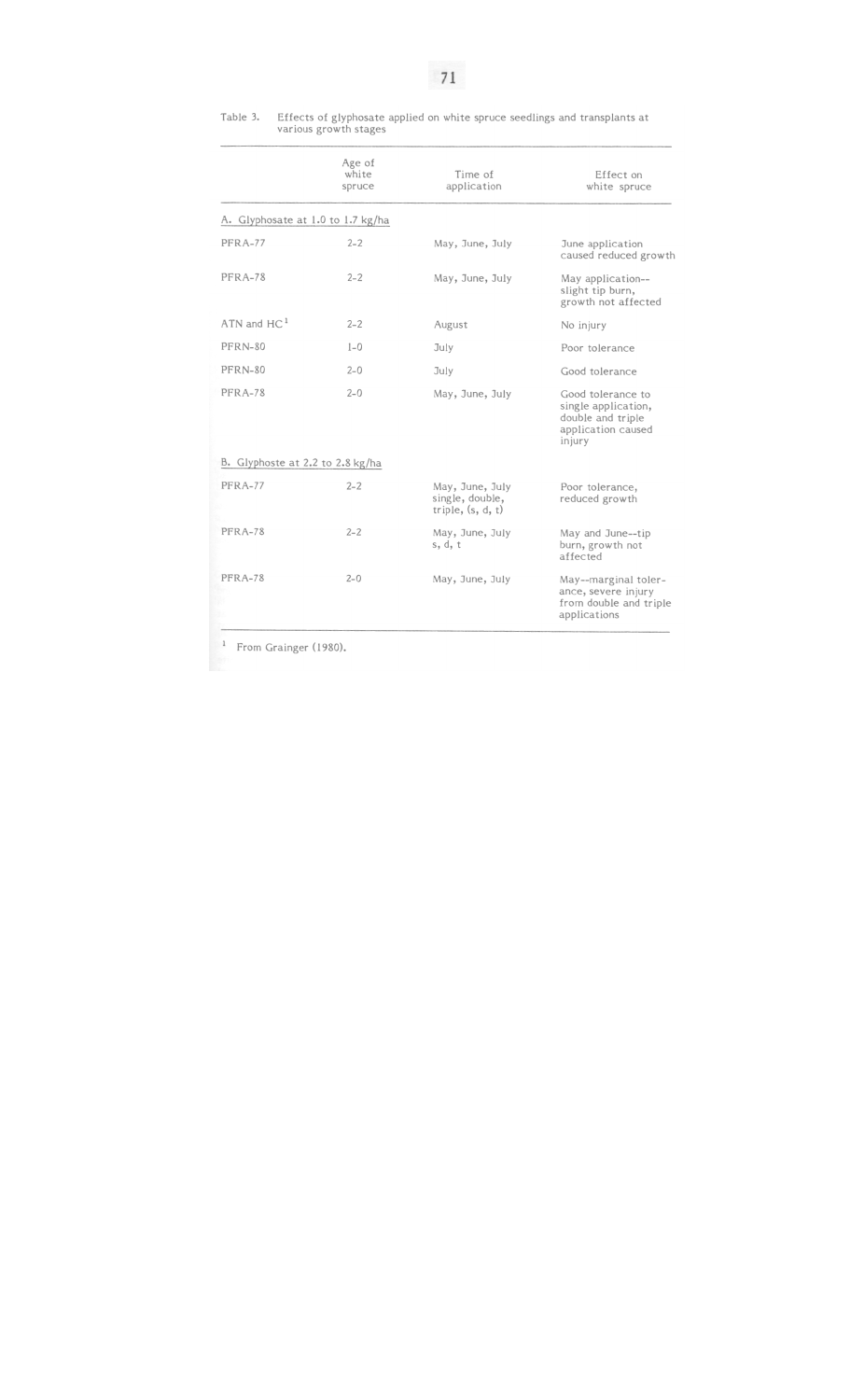Table 4. Effects of glyphosate on pine seedlings and transplants

|         | Age     | Species        | Rate and<br>time of<br>application | Effects on pine                                           |
|---------|---------|----------------|------------------------------------|-----------------------------------------------------------|
| PFRA-77 | $2 - 2$ | Scots pine     | $1.7$ kg/ha,<br>May                | Injury, plants<br>recovered                               |
| PFRA-77 | $2 - 2$ | Scots pine     | $2.8 \text{ kg/ha}$ ,<br>May       | Significant growth<br>reduction                           |
| PFRA-78 | $2 - 0$ | Scots pine     | $l.l$ kg/ha<br>May                 | Injury, survival<br>not affected                          |
| PFRA-78 | $2 - 0$ | Scots pine     | $2.2$ kg/ha,<br>May                | Significant growth<br>reduction, survival<br>not affected |
| PFRN-80 | $1 - 0$ | Lodgepole pine | 0.6, 1.1<br>kg/ha, July            | Severe injury                                             |
| PFRN-80 | $2 - 0$ | Lodgepole pine | 0.6, 1.1<br>kg/ha, July            | Good tolerance                                            |

Hoie in Norway (Lund-Hoie 1976). He found that Norway spruce absorbed four to five times more of the glyphosate in plants at the shoot growth stage than in plants that had ceased growth. Norway spruce had the capacity to rapidly detoxify the absorbed glyphosate.

A third factor was that glyphosate when absorbed was translocated only over short distances.

# **OXYFLUORFEN--GOAL**

Oxyfluorfen or Goal 2E has registration in the U.S. for preemergence and postemergence weed control in conifer seedbeds, transplants, and container stock. In Canada, Goal is available for experimental testing only. This chemical has been tested at the Alberta Tree Nursery and Horticultural Centre in Edmonton, Pine Ridge Forest Nursery at Smoky Lake, and at the PFRA Tree Nursery, Indian Head, Saskatchewan.

At Smoky Lake, Goal at 1 and 1.9 kg a.i./ha caused some injury to white spruce when applied in May, but no injury was noticed when treated in July. Goal provided excellent weed control at these rates (D. Altmann, personal communication).

At the federal agricultural research station at Morden, Manitoba, oxyfluorfen at 1.5, 3, and 6 kg/ha was applied to Colorado spruce about 25 cm in height on April 22, prior to weed growth and bud break. In this replicated trial no injury to spruce was noted and weed control was good.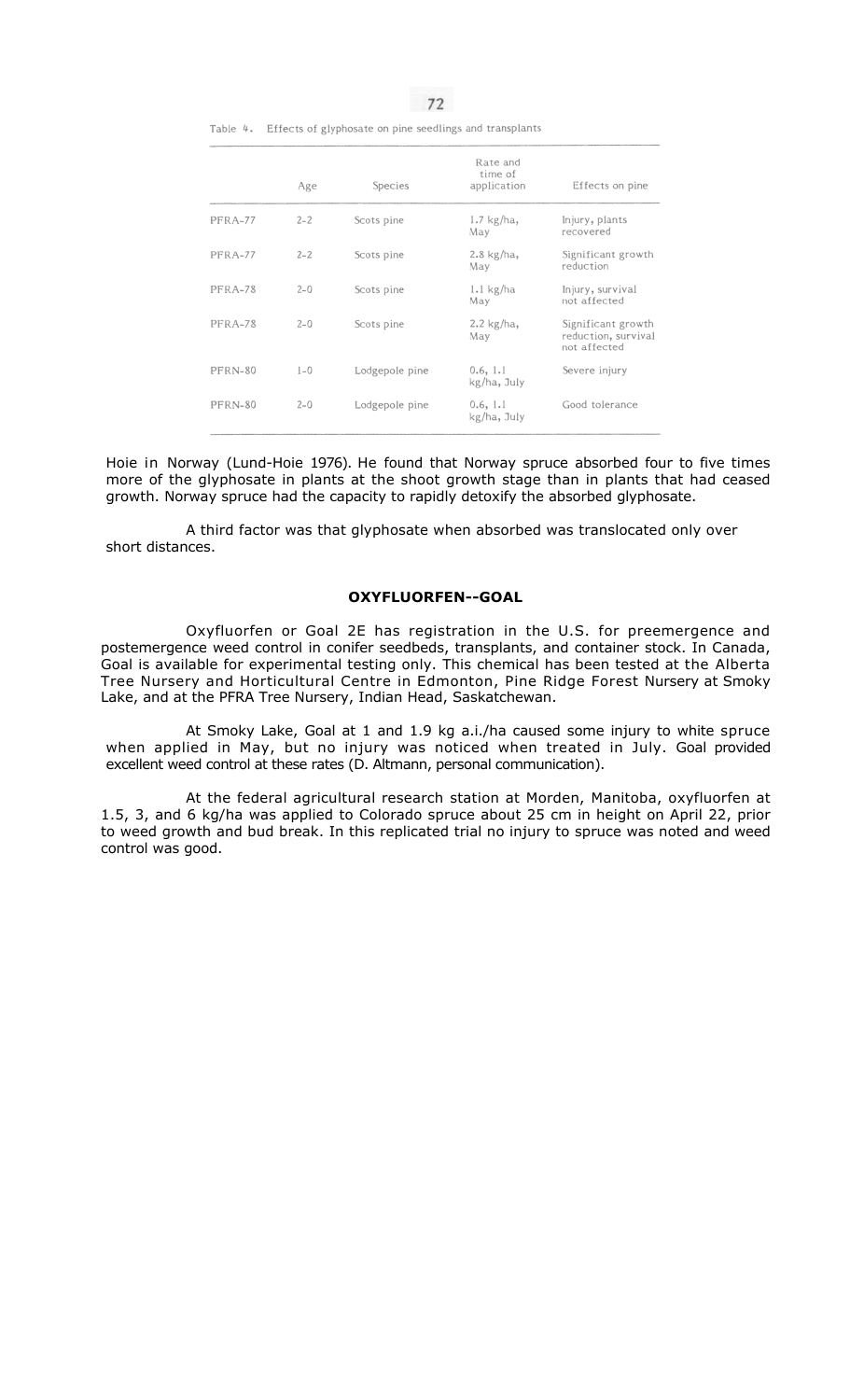At Indian Head (Alspach and Neill 1980a, b), oxyfluorfen was applied pre- and postemergence to sowings of Colorado spruce and Scots pine. Postemergence applications of oxyfluorfen caused significant injury to both species, but the preemergence treatment appeared safe. Alspach and Neill reported excellent weed control from these treatments.

The effectiveness of oxyfluorfen for weed control has also been confirmed in trials with woody ornamentals at two locations in Alberta.

Although this chemical is not commercially available in Canada, Goal has considerable potential as a preemergence treatment in spruce and pine seedlings.

## **BIFENOX-MODOW N**

Bifenox, commercially known as Modown, was applied at 2.2 and 3.4 kg/ha for both preand postemergence in Colorado spruce and Scots pine sowings at Indian Head (Alspach and Neill 1980a, b; Carter 1978). As a preemergence, bifenox caused stem twisting in both species. Both pre- and postemergence applications of bifenox provided excellent weed control (mainly shepherd's-purse and purslane).

Bifenox is a herbicide in the substituted diphenyl ether class, and its activity is not significantly affected by soil organic matter content and soil types. Like other preemergence herbicides it requires some moisture after application for activation. Bifenox has low water solubility and relatively short persistence (half-life in soil of 7-14 days). Oxyfluorfen is a more active herbicide than bifenox and is more persistent.

## **CONTROL OF GRASSY WEEDS**

This year we are testing two experimental herbicides for postemergence control of grassy weeds at ATN and HC, Edmonton. These chemicals are sethoxydim (formerly BAS 9052), commercially known as Poast, and fluazifop methyl (formerly TF 1169), commercially known as Fusilade. Both were combined with a surfactant. Poast and Fusilade were both applied at 0.2, 0.4, and 0.8 kg/ha on June 1 to white spruce and lodgepole pine. Neither species showed any injury as a result of these treatments. In this trial, grassy weeds were not present for evaluation, but in vegetable trials at Brooks we have shown that these chemicals will control volunteer cereals, wild oats, barnyard grass, and green foxtail at 0.4 kg a.i./ha.

Another postemergent herbicide, diclofop methyl, commercially known as Hoe Grass, has also been evaluated at several locations. Hoe Grass appears safe to use on conifer seedlings; however, its control spectrum is more limited than those previously mentioned.

Fusilade and Poast should be tested again to confirm their safety to coniferous species at several growth stages and also to evaluate their efficacy in controlling perennial grasses such as quack grass and brome grass.

In similar work, we are also evaluating bromoxynil and bentazon as directed sprays for control of common groundsel and weeds of the mustard family. Crop tolerance is not a problem as a directed spray, and work from P.E.I. indicates that bromoxynil can be applied overtop of white spruce seedlings without detrimental effect.